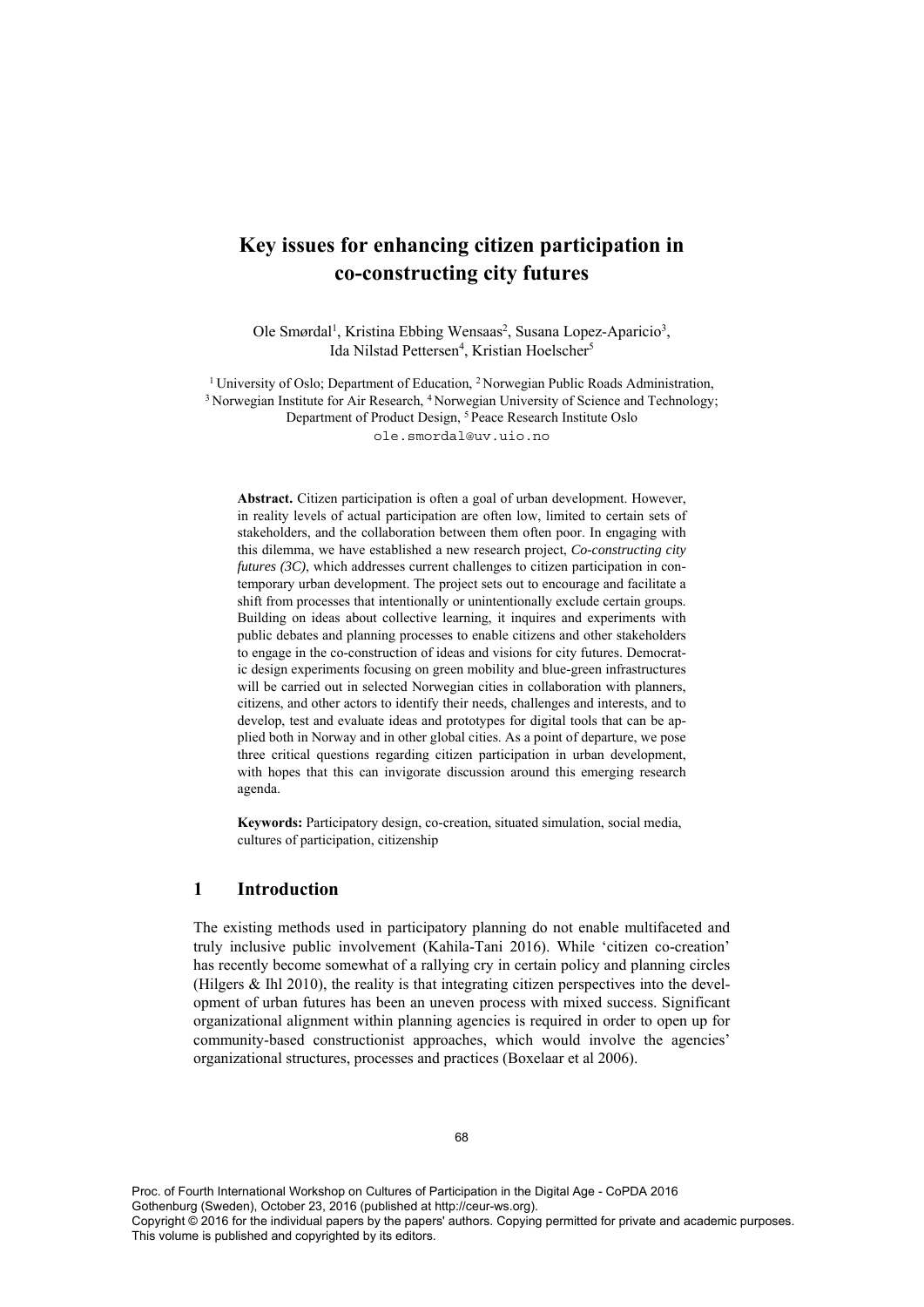Current pressures on making planning processes more efficient present a risk of ruling out the involvement of the peripheral voices (i.e. those not required by law or institutional guidelines), especially when time is a scarce resource. The current challenges of low levels of participation and genuine co-construction, and its limitation to a certain set of stakeholders may therefore become more prevalent. Furthermore, planning procedures can generally be defined as step-by-step processes, where the starting point is a planning proposal setting certain agendas that may be difficult to modify. To address these issues and avoid exacerbating the static and linear planning procedures that may exclude citizens and burden future urban environmental sustainability, we view it as imperative to create better means for citizens to express and contribute to their views about urban futures. More importantly, tools that improve the process of genuinely taking these inputs into account must better fit the needs of planning practitioners.

Falleth et al (2010) list four major problems when it comes to true participation in Norwegian planning practices. The first concerns at which point in the planning process stakeholders are invited to participate. They argue that by the time the plan is made public and open for contributions by local communities the planners have already made major decisions about the purpose and layout of the plan. Changes as a consequence of public hearing will therefore be minimal.

The second problem is the asymmetry in the actors' resources to participate, and therefore their true opportunity to engage in the plan. Although everyone has an equal right to participate, there is inequality in stakeholders' abilities to voice their opinion.

The third problem is how the planning law defines who are affected by the plan, and how this is narrowly interpreted in practice. The law requires notifying those "directly" affected, such as landowners and neighbours. However, places in cities are used by a broad spectre of people, even if they do not live or own property there. As a consequence, not all those who are affected in reality will be involved in the participation process to the same degree.

The fourth problem is that although the planning system and the law aspire broad and thorough participation, most planning processes only use the minimum efforts required by law, i.e. information and hearing processes. Although there are examples of thorough participatory activities carried out in Norway, studies have found that in most plans the bare minimum stages of participation required by the Norwegian 'Plan and Building Act' are used (Falleth & Hanssen, 2012). A study of Norwegian participation practices in planning processes revealed that, when exceeding these minimum stages, the most common tools used in participation are town meetings, work meetings, referendums, surveys, workshops, field trips and city walks (ibid.).

One ongoing paradigmatic shift that may enable greater citizen engagement in planning processes is the increasing ubiquity and falling costs of Information and Communication Technologies (ICT). In several arenas, ICTs are being used to increase the communication and interaction between citizens and governments, and involve civil society groups in policy and planning processes (Saad-Sulonen 2014). There are several examples bringing advanced ICT into face-to-face planning workshops, encouraging and supporting participants to engage, individually and collectively, in action and reflection by means of tabletop computing environments, tangible

Proc. of Fourth International Workshop on Cultures of Participation in the Digital Age - CoPDA 2016 Gothenburg (Sweden), October 23, 2016 (published at http://ceur-ws.org).

Copyright © 2016 for the individual papers by the papers' authors. Copying permitted for private and academic purposes. This volume is published and copyrighted by its editors.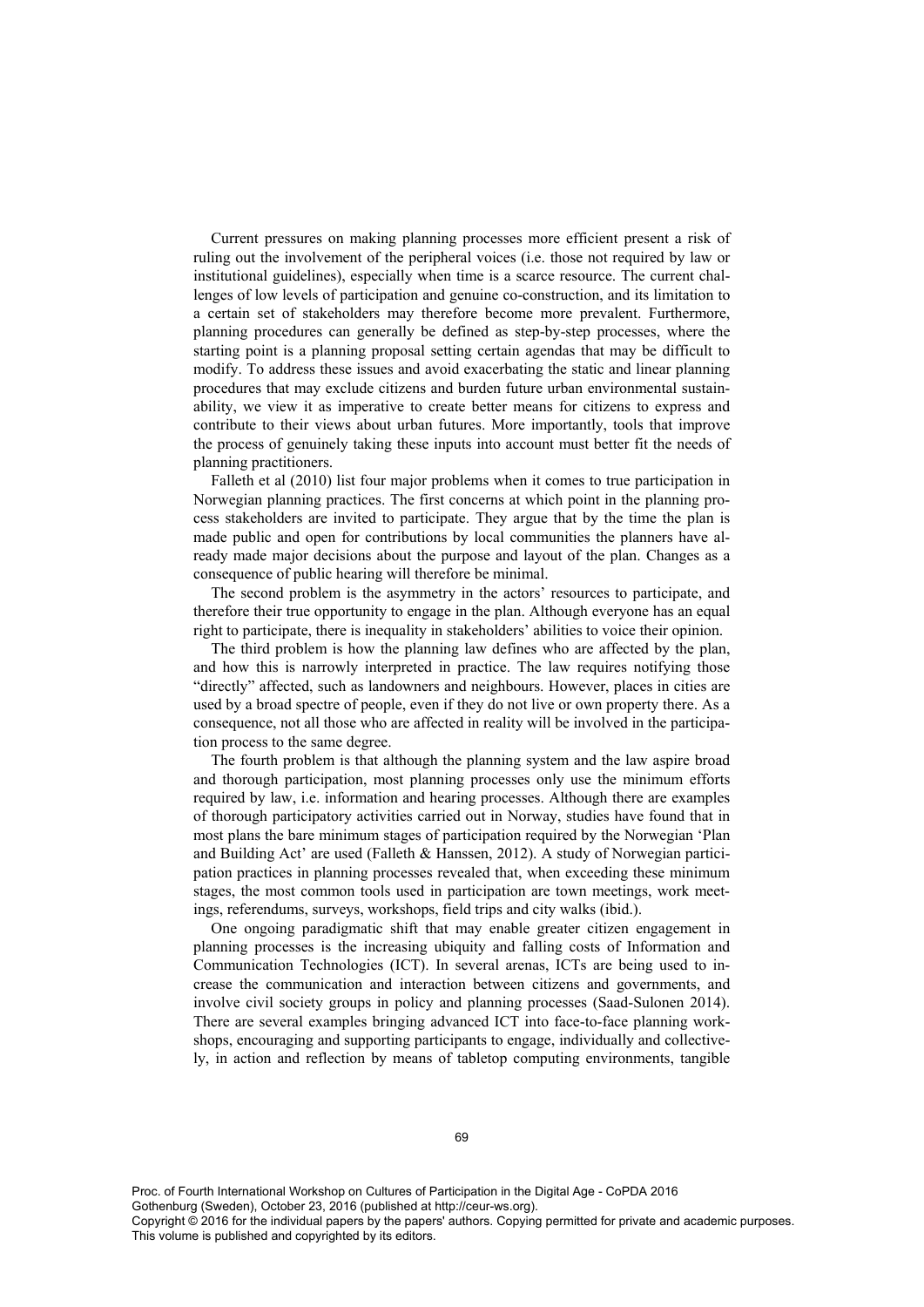objects, sketching support, geographic information systems, and visualization software (see e.g. Maquil 2008; Arias et al 2015). However, these approaches are limited in terms of time, the number of participants, how participants are enrolled, how wide and serendipitous participation may be, and who is in control of the agenda for the planning activities.

A key technique for open innovation is crowdsourcing, which agencies may use to go outside their boundaries to find solutions to problems, issuing a challenge to a large and diverse group in hopes of arriving at new innovative solutions more robust than those found inside the organization (Seltzer & Mahmoudi 2013). There are several examples in the Norwegian planning context of using crowdsourcing. However, despite using participatory language, crowdsourcing has largely taken the form of information surveys and consultations, which correspond to tokenism in Arnstein's (1969) ladder of citizen participation. This is also the case for GIS data and maps, which are made public and used in experiments with public participation through the Internet. Public participation GIS (PPGIS) remains an expert system and thus bounded within the institution of urban planning and within the confines of employed expertise (Hemmersam et al 2016).

## **2 Key Challenges of Citizen Participation: Motivating Factors for the 3C Research Project**

A key issue the project engages with is improving levels of engagement and democracy in the decisions of how cities are developed. Our proposal is that this can be achieved through enabling citizens to co-construct ideas and visions for city futures. The issue of democracy in planning has long been an important issue, and is expected to become increasingly relevant. This is particularly due to increasing political pressures to make planning processes more efficient, thereby risking the sidelining of citizen voice and input to fast-tracked, non-consultative urban planning processes. We maintain, however, that contrary to excluding citizens from these processes to speed up planning timeframes, early engagement of a wide range of stakeholders may also *contribute* to higher efficiency. This can be enabled by involving citizen groups and coming to consensus at the planning starting point before practitioners make significant decisions that can only be modified through a complete transformation of the original plan.

#### **2.1 Transforming planning systems through ICT resources**

Part of the challenge of the 3C project will be encouraging and facilitating a shift from a step-by-step planning participation, that intentionally or unintentionally excludes certain interest groups, into a more emergent, dynamic and responsive planning system, where shared and open representations are used actively in decisionmaking processes. The project seeks to make representations available and transformed into scenarios of what city futures might be. Due to the interactive and accessible ICT platforms, these scenarios will include inputs from the citizens, and will be

Proc. of Fourth International Workshop on Cultures of Participation in the Digital Age - CoPDA 2016 Gothenburg (Sweden), October 23, 2016 (published at http://ceur-ws.org). Copyright © 2016 for the individual papers by the papers' authors. Copying permitted for private and academic purposes. This volume is published and copyrighted by its editors.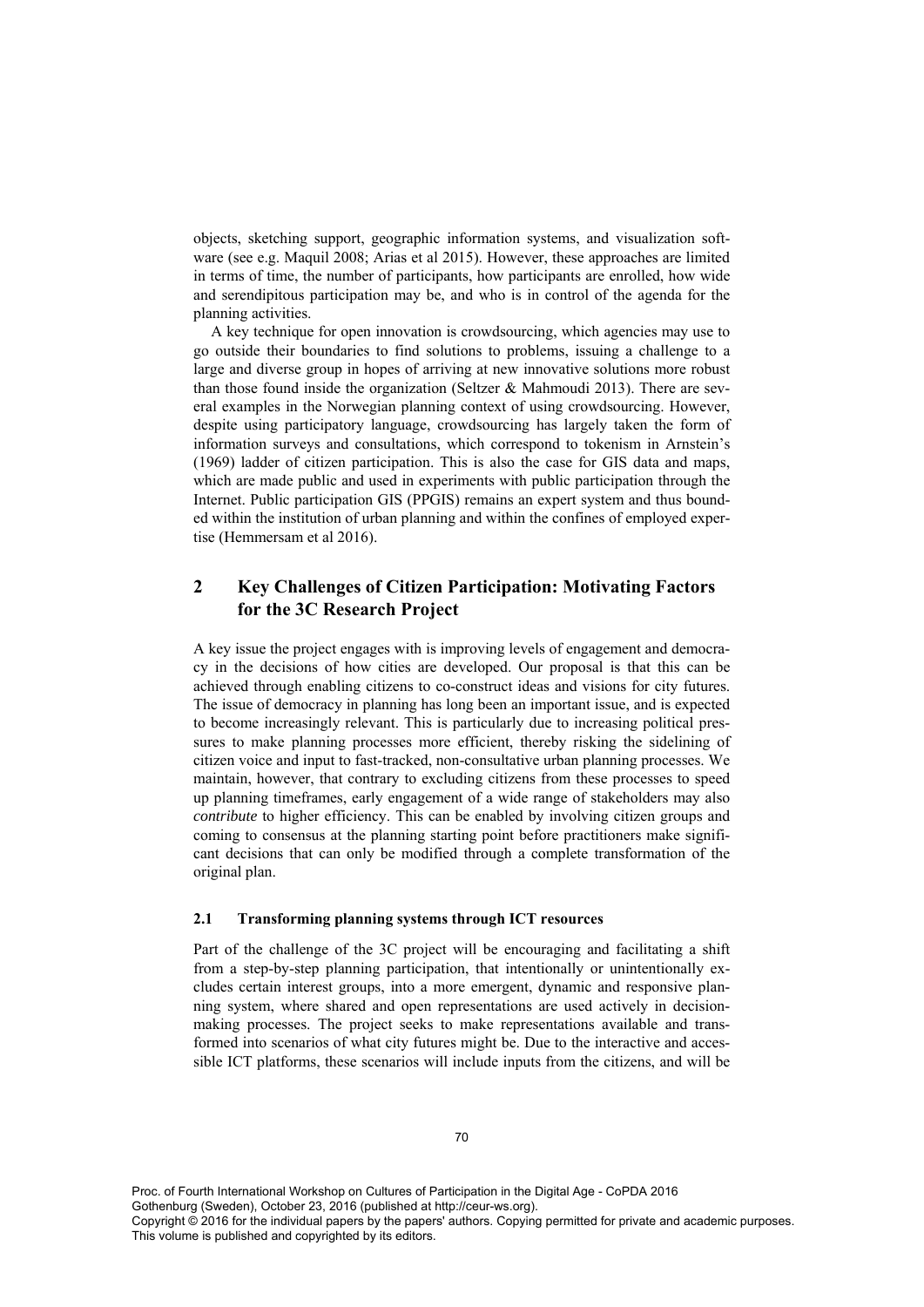constantly changing during the participatory process and based on the collected input. Scenarios may constitute primary material for citizens to visualize and understand the future consequences of current activities and decisions. The development of future scenarios, which are visualized, enacted, and co-interpreted in the context of real life conditions is a breakthrough concept.

In 3C, scenarios are broadly understood and will be represented by knowledge objects, which will range in complexity, from simple digital notes, images, texts, videos, visualisations and simulations (e.g. 3D environmental data), as well as relations between them. In this way futures can be represented in diverse ways. The knowledge objects are geo-located, and are therefore attached to places, structures, infrastructures, events, or phenomena in the city and will be visualised overlaying on the physical urban landscape. This will provide opportunities for experiences and knowledge building (Scardamalia & Bereiter 2014) that is collaborative and situated in the city. Visualisations can be purposefully designed to trigger and encourage public debates concerning a wide range of issues (Schoffelen et al 2015).

Citizens have shown willingness to participate in urban planning events using smart-phones (Allen et al 2011; Bohøj et al 2011; Schröder 2014). 3C regards mobile media as important for fostering different ways for citizens to act and reflect on proposed plans while being physically close to the planning object, as mobile technology may provide situated and experiential enactment of prospective futures enabling people to make connections between their everyday practices and imaginaries that are represented in-situ and digitally. 3C will investigate a range of alternatives for mobile media in this work.

#### **2.2 Research Design, Democratic Design Experiments and Stakeholder Engagement**

The research and development in 3C is inspired by democratic design experiments (Binder et al 2015; Munthe-Kaas & Hoffmann 2016) and will be carried out across relevant practices, in order to incorporate what actually happens in different levels and phases of planning and participation processes. Methodologically, the project draws on a combination of theoretical studies and desk research, qualitative and quantitative methods, and methods from ICT, design and planning.

Identification of stakeholder groups, governmental bodies, and their matters of concern has been conducted in two large cities in Norway, in order to map the urban planning process, stakeholder involvement, the challenges and opportunities, and the level of citizen participation in the overall processes. In the mapping, a range of issues are addressed, such as governmental policies and practices, reorganization of municipality planning organizations to deal with higher demands for effective and cross departmental collaboration, the rise and organization of activist groups, e.g. their use of social media to enroll and lobby their interests. Of particular interest is the use and translations of material resources as such as plans, maps, videos, sketches, etc.

Based on the initial mapping, a number of design experiments will be carried out, addressing issues towards future sustainable cities. The design experiments will have a central role in the project, bringing together governmental bodies, stakeholder

Proc. of Fourth International Workshop on Cultures of Participation in the Digital Age - CoPDA 2016 Gothenburg (Sweden), October 23, 2016 (published at http://ceur-ws.org). Copyright © 2016 for the individual papers by the papers' authors. Copying permitted for private and academic purposes. This volume is published and copyrighted by its editors.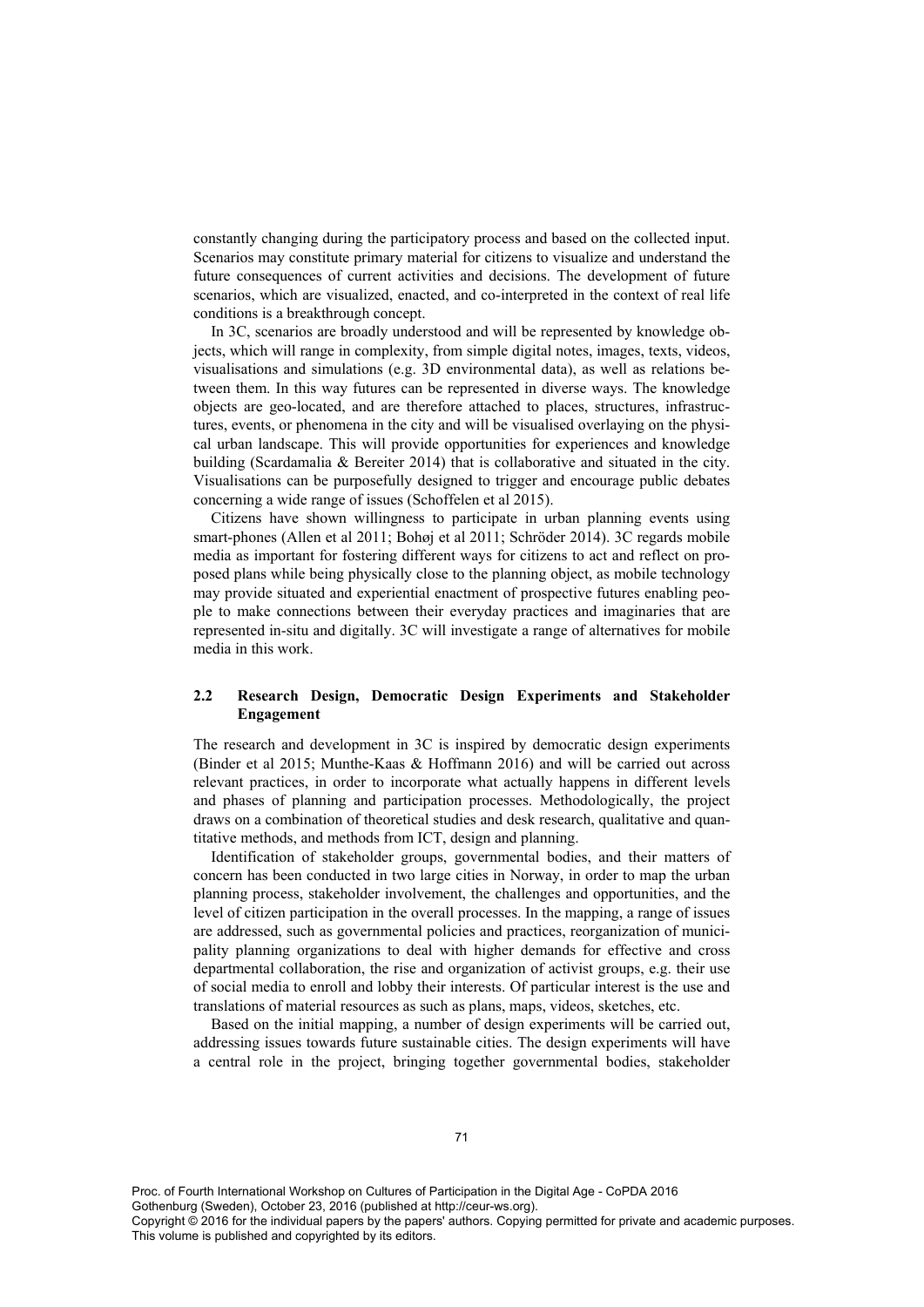groups, and research in ways that may foster collaborative learning and knowledge building.

A central idea is to inquire existing socio-material networks and how they may foster learning within practices (Sørensen 2009), and develop a compositionist design programme (Munthe-Kaas & Hoffmann 2016) that can be translated into interventions in practices of planning and participation. Composition is focusing on reconfigurations of the existing rather than radical invention of the new. 3C will be mainly based on interventions with digital material, ICT, such as compositions of social media, digital representations, and mobile media.

We are currently investigating governmental agencies, service providers, and stakeholders in two major Norwegian cities and have selected two arenas of urban sustainability; 1) green mobility and 2) urban blue-green infrastructure.

The aim for 3C is to contribute to organizational capacity in governmental and stakeholder groups, not only to recombine old ideas and synthesize and conceive new ones, but also to translate them into improved practices of planning and participation. 3C will innovate in many aspects, including how to better communicate plans, and how to improve dialogues between a diverse range of stakeholders.

## **3 Three Core Considerations related to Citizen Participation in Urban Planning**

There are key impediments to citizens and other stakeholder articulating their desires in often top-down, linear, or fragmented urban planning processes. We outline three of these below.

- 1. *How can the silos of planning and governance be managed?* Government intervention in local policy processes occurs frequently but may rarely be linked up to broader interests or effectively coordinated across bureaucratic 'silos' (OECD 2009; Entwhistle 2007). Moreover, centralised government planning and policy-making may often fail to achieve effective, coherent and inclusive governance practices (Kokx & van Kempen 2010). Underpinning this challenge of participatory engagement by multiple stakeholders in urban futures is the fragmentation of institutions, governance structures and planning processes in dealing with collective action or wicked problems.
- 2. *How can the complexity of planning be embraced?* One way of dealing with urban planning as a wicked problem, is to divide tasks and themes as explained above, creating silos of knowledge within each stakeholder. However, there are also approaches to the challenges of dealing with complexity that seeks to embrace it rather than divide it into fractions. One approach is the "nexus thinking", addressing the interdependencies, tensions and trade-offs between different domains (Royal Geographical Society, 2016). Rather than looking at issues as separated and consequently deal with them separately, the aim of nexus

Proc. of Fourth International Workshop on Cultures of Participation in the Digital Age - CoPDA 2016 Gothenburg (Sweden), October 23, 2016 (published at http://ceur-ws.org). Copyright © 2016 for the individual papers by the papers' authors. Copying permitted for private and academic purposes. This volume is published and copyrighted by its editors.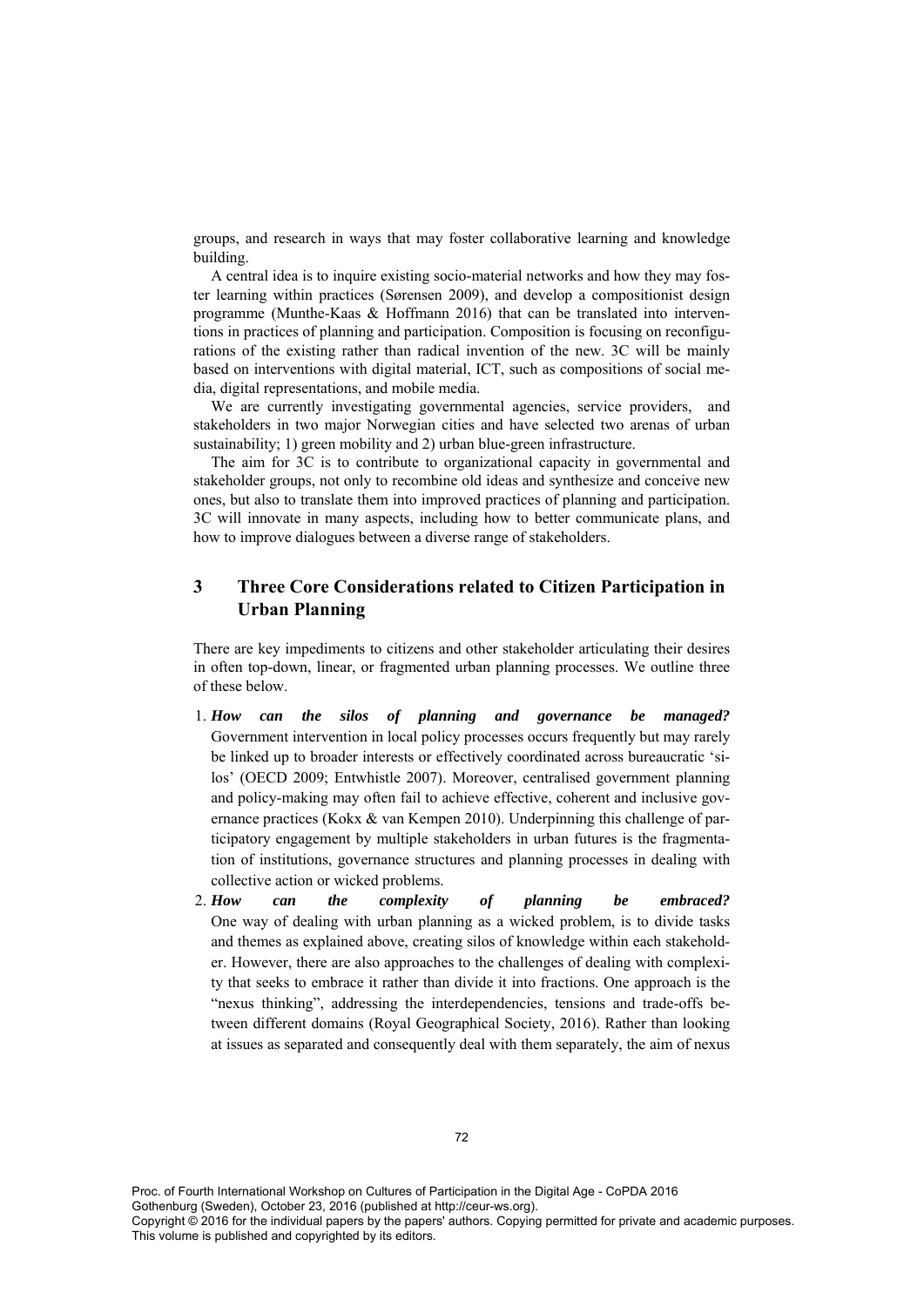thinking is to be able to see challenges of resources holistically, and therefore achieve cost-efficient solutions.

3. *How can the quality of dialogues and collaborative learning be improved?* Goggin & Clark (2009) consider how mobile phones have been taken up by citizens to create new forms of expression and power, and how phones form a contact zone between traditional concepts of community and citizen media, and also form emerging movements in citizenship, democracy, governance, and development. Despite this uptake, 3C is also aware that social media such as Twitter and Facebook are somewhat limited both in the scope of activities they offer as well as the kinds of tools they offer, but are excellent ways to reach out to citizens for deeper engagement or participation (Haller & Höffken 2010).

A critical challenge is to foster environments where social media are used for 'exploratory talk' rather than 'accountable talk' in which participants prioritise development of ideas and issues over presentation and defense of their own positions (Michaels et al 2007). Such 'co-constructive talk' is fundamental for collaborative learning, and for more open-ended development of scenarios, which includes taking turns, asking for and providing opinions, generating alternatives, reformulating and elaborating on the information being considered, coordinating and negotiating perspectives and seeking agreements.

## **4 Expected Impact**

A city that obviates its citizens' needs and wishes will have a hard time creating a quality of life. Co-construction and involvement in the decisions that create our surroundings is therefore crucial to making cities that work. The concepts of coconstruction, collective learning and collaborative planning go beyond narrow notions of participation so often found in planning guidelines and regulations, improving the quality of debates and the final proposals for city development.

These themes are especially relevant in Norway, as the government plans to reduce the time spent in planning processes drastically, as well as using more ICT in order to reach the goals (Kommunal- og modernisrings-departementet, 2015). As mentioned above, our ambition is to make planning processes more resource efficient through use of ICT, so as to not be at the expense of stakeholder involvement. Thus our project directly answers and contributes to national strategies and expectations to planning processes.

There is also an obvious democratic argument to participation in planning. The new ways of interacting and co-constructing city developments will be of benefit to citizens, interest groups and other stakeholders, in that they can create a sense of justice in the process, as well as ownership to what is being executed in their urban environments. The project seeks to improve the stakeholder and societal dialogues about decisions that shape city futures.

Proc. of Fourth International Workshop on Cultures of Participation in the Digital Age - CoPDA 2016 Gothenburg (Sweden), October 23, 2016 (published at http://ceur-ws.org). Copyright © 2016 for the individual papers by the papers' authors. Copying permitted for private and academic purposes. This volume is published and copyrighted by its editors.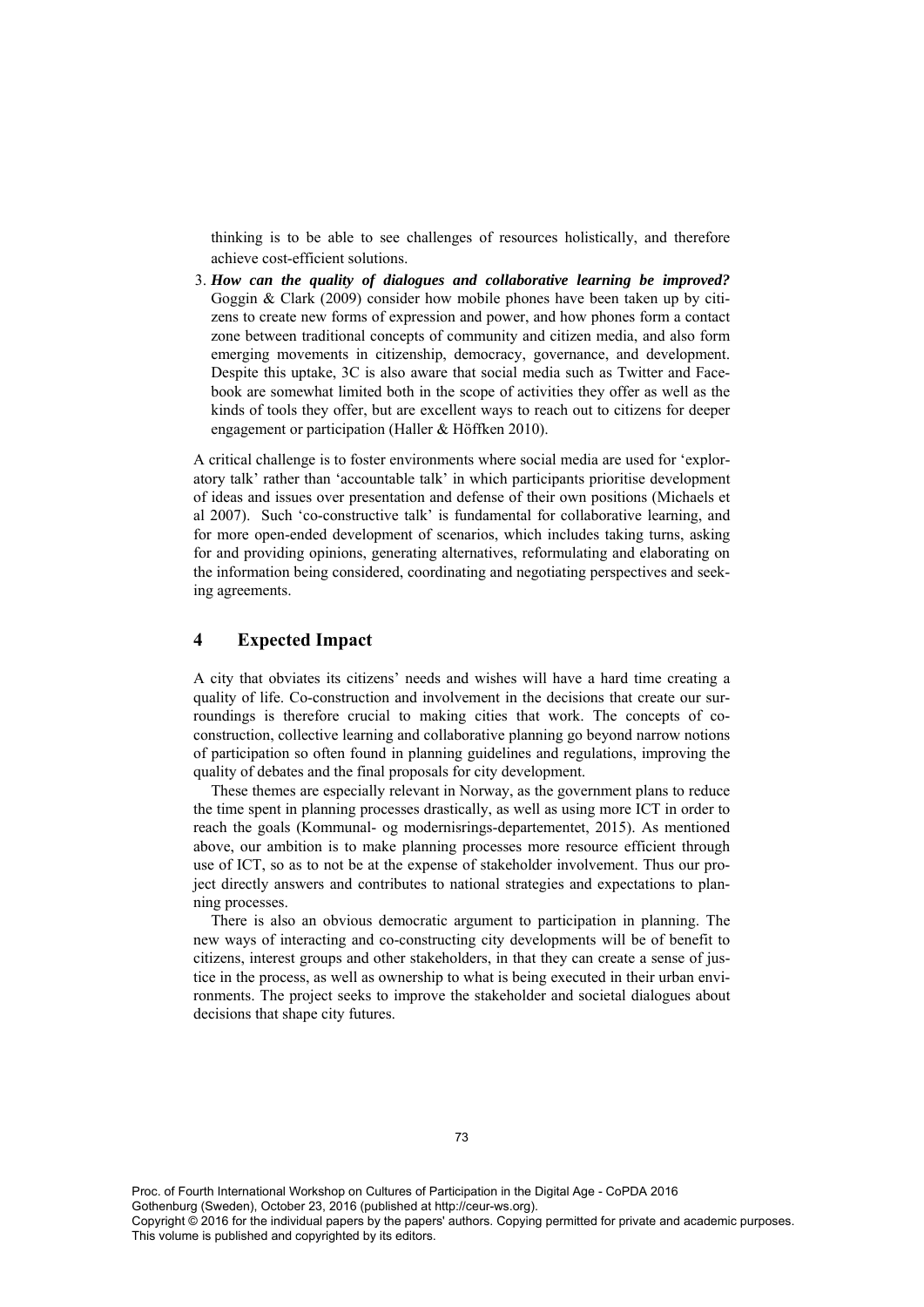## **5 Concluding Remarks**

In this brief article we have outlined some of the important issues related to citizen participation in planning processes, and introduced the key aspects of the 3C project that aim to address these issues through the use of ICTs. Further, we present three key challenges that could be addressed by researchers and practitioners engaging with this field. In reflecting on these, we encourage others to consider how to develop research and practice agendas that grapple with them. In general, we see a considerable opportunity for ICTs to reshape how citizens and states engage with respect to urban planning and development processes. Enhancing citizen participation is however not only a question about developing and introducing new technical tools, but also about actually making them work in urban planning processes and systems of urban planning practice. We look forward to contributing to this emerging agenda.

## **6 Acknowledgements.**

We wish to thank the anonymous reviewers of the 4th Workshop Cultures of Participation in the Digital Age. 3C is funded under the ICT PLUS and digital innovation programme by the Norwegian Research Council, grant no. 259905.

## **7 References**

- Allen, M., Regenbrecht, H., & Abbott, M. (2011). Smart-phone augmented reality for public participation in urban planning. Proceedings of OZCHI '11. New York, New York, USA: ACM, 11-20.
- Arias, E. G., Eden, H., & Fischer, G. (2015). The Envisionment and Discovery Collaboratory (EDC): Explorations in Human-Centered Informatics. Morgan & Claypool Publishers.
- Arnstein, S. R. (1969). A Ladder Of Citizen Participation. Journal of the American Institute of Planners, 35(4), 216–224.
- Binder, T., Brandt, E., Ehn, P., & Halse, J. (2015). Democratic design experiments: between parliament and laboratory. *CoDesign*, *11*(3-4), 152–165.
- Bohøj, M., Borchorst, N. G., Bødker, S., Korn, M., & Zander, P.-O. (2011). Public deliberation in municipal planning: supporting action and reflection with mobile technology. *Proceedings of the 5th …* (pp. 88–97). New York, New York, USA: ACM.
- Boxelaar, L., Paine, M., & Beilin, R. (2006). Community engagement and public administration: Of silos, overlays and technologies of government. Australian Journal of Public Administration, 65(1), 113–126.
- Entwhistle, T. (2007) Perspectives on place-shaping and service delivery. Cardiff: Cardiff University.
- Falleth, E., Hanssen, G.S. & Saglie, I. L. (2010) Challenges to democracy in market-oriented planning in Norway. *European Planning Studies*, *Vol. 18*, No. 5, 737-753.
- Falleth, E. & Hanssen, G. S. (2012) Medvirkning i planlegging (Participation in planning). In N. Aarsæther, E. Falleth, T. Nyseth & R. Kristiansen (Red.): *Utfordringer for norsk planlegging – kunnskap, bærekraft, demokrati*. Kristiansand: Cappelen Damm, 187-203.